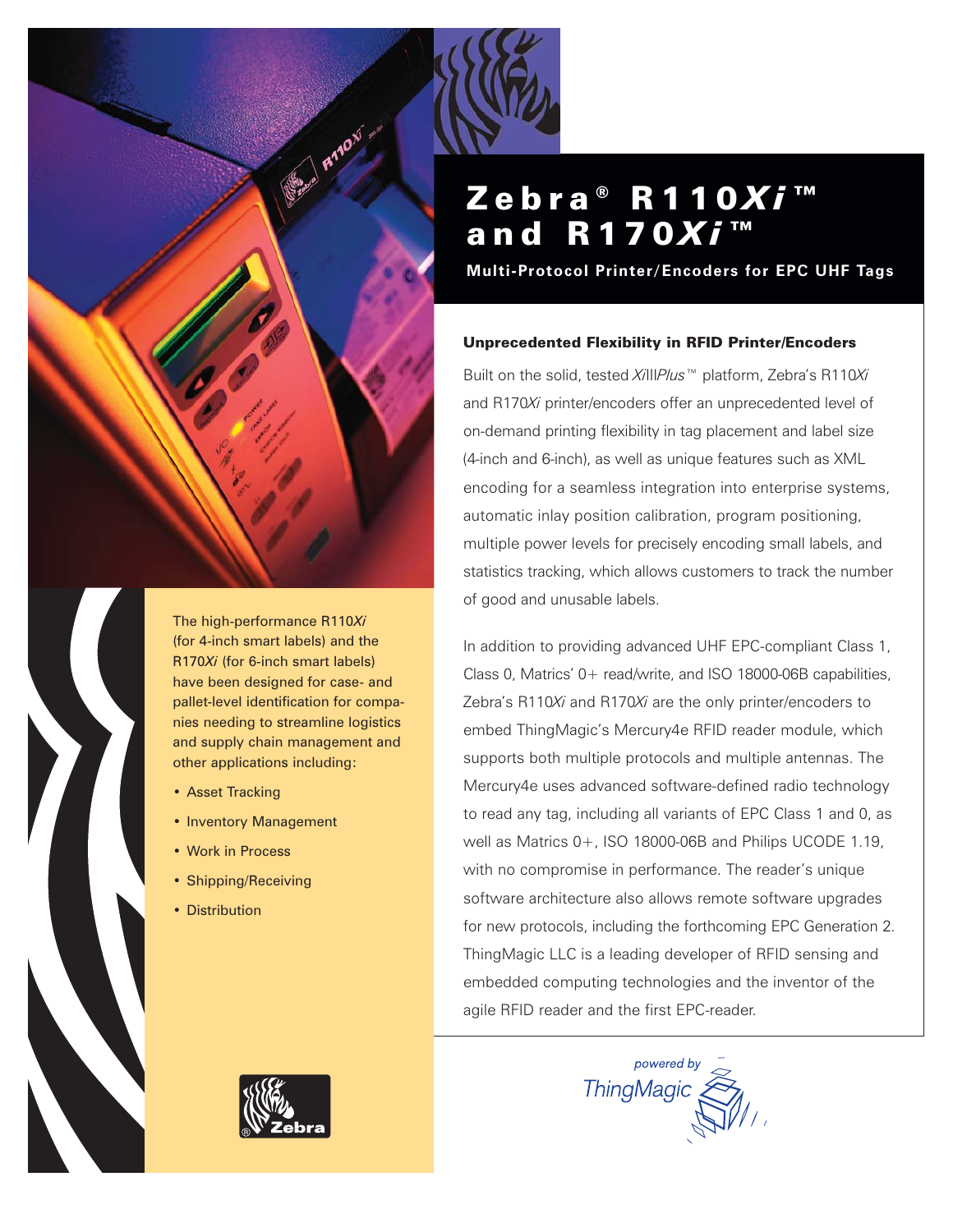### R110 *X i* / R170 *X i*

#### Built on the Solid *Xi*III*Plus* Platform

The R110*Xi* and the R170*Xi* printer/encoders offer superior connectivity solutions including:

- XML-enabled printing—Direct-connect integration for bar code label printing that eliminates license fees and print server hardware, and lowers customization and programming costs
- ▶ ZebraNet<sup>®</sup> Wireless Print Server-Secure wireless network connectivity for locationindependent printer operations anytime, anywhere
- ZebraNet 10/100 Print Server—Flexible 10/100 Ethernet connectivity for high-performance and industrial-strength printers
- ZebraLink™ offers effortless installation and convenient real-time, remote printer management







The R110*Xi* for 4-inch-wide smart labels is designed for high performance and missioncritical ruggedness in the most demanding environments.

#### MAXIMUM PRINT WIDTH

203 dpi: 4.0" (103 mm) 300 dpi: 4.0" (103 mm)

RESOLUTION 203 dpi/8 dots per mm 300 dpi/12 dots per mm

#### PRINT SPEED

203 dpi: 2.4" (61 mm), 3" (76 mm) through 10" (254 mm) per second in 1" (25 mm) increments

300 dpi: 2.4" (61 mm), 3" (76 mm) through 8" (203 mm) per second in 1" (25 mm) increments

#### PHYSICAL CHARACTERISTICS

| Width:  | 10.37" (263.5 mm) |
|---------|-------------------|
| Height: | 15.5" (393.7 mm)  |
| Depth:  | 19.5" (495.3 mm)  |
| Weight: | 50 lbs. (22.7 kg) |

#### MEDIA CHARACTERISTICS

Label and liner width: 203 dpi and 300 dpi: .79" (20 mm) to 4.5" (114 mm)

Ribbon width: 203 dpi and 300 dpi: .79" (20 mm) to 4.33" (110 mm)

### R110*Xi* R170*Xi*

The R170*Xi* for 6-inch-wide smart labels delivers the legendary 'round-the-clock reliability and heavy-gauge-steel durability of Zebra's highperformance *Xi™* series.

#### MAXIMUM PRINT WIDTH

203 dpi: 6.6" (168 mm) 300 dpi: 6.6" (168 mm)

RESOLUTION

203 dpi/8 dots per mm 300 dpi/12 dots per mm

#### PRINT SPEED

203 dpi: 2.4" (61 mm), 3" (76 mm) through 12" (305 mm) per second in 1" (25 mm) increments 300 dpi: 2.4" (61 mm), 3" (76 mm) through

8" (203 mm) per second in 1" (25 mm) increments

#### PHYSICAL CHARACTERISTICS

| Width:  | 13.15" (334.4 mm) |
|---------|-------------------|
| Height: | 15.5" (393.7 mm)  |
| Depth:  | 19.5" (495.3 mm)  |
| Weight: | 67 lbs. (30.5 kg) |

#### MEDIA CHARACTERISTICS

Label and liner width: 2.0" (51 mm) to 7.1" (180 mm) Ribbon width: 2.0" (51 mm) to 6.7" (170 mm)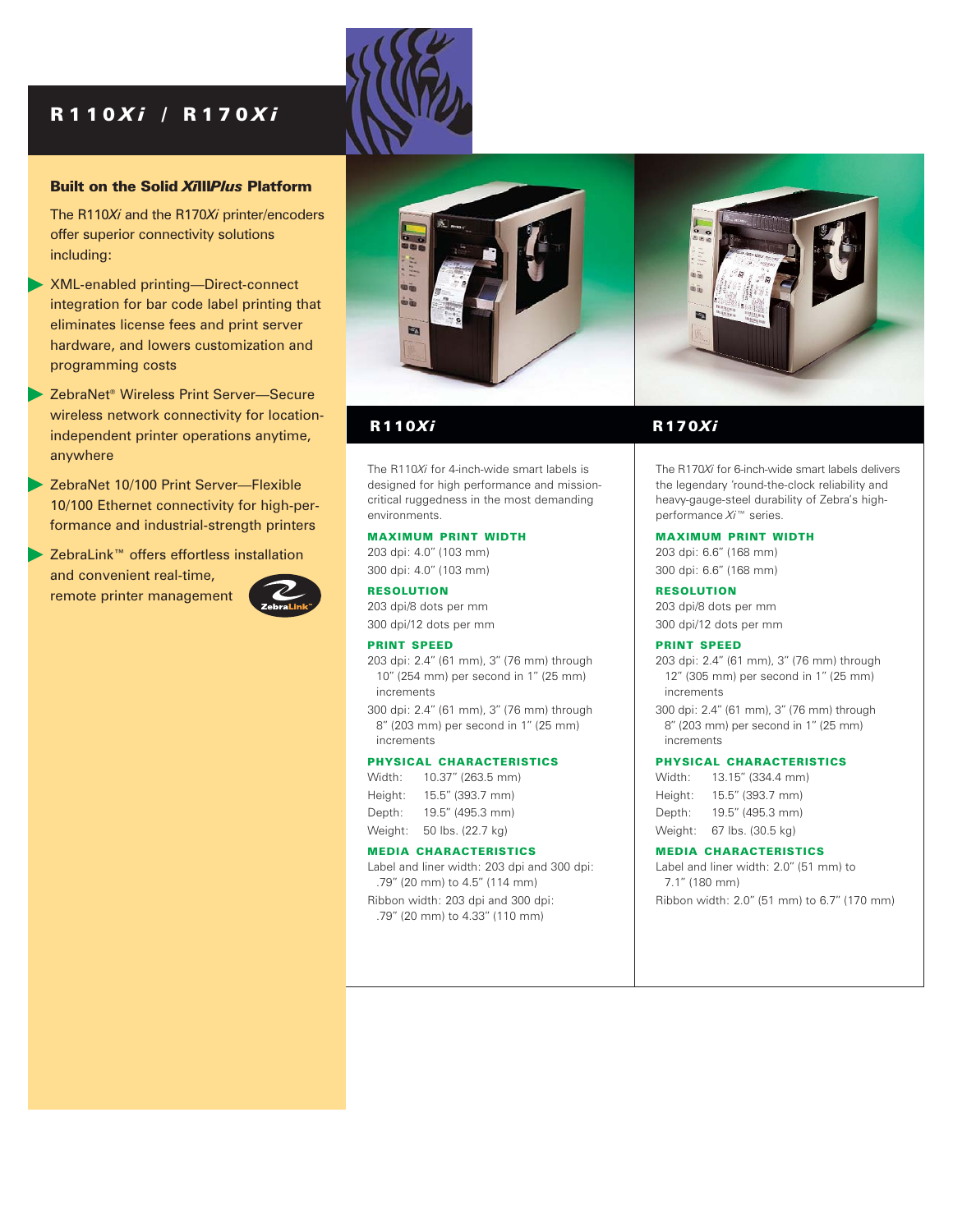### R110 *X i* / R170 *X i*

#### STANDARD FEATURES

Fully integrated ThingMagic® UHF RFID reader/encoder for transponder types: EPC Class 1 EPC Class 0

> Matrics' 0+ ISO18000-06B

EPC "Gen2" via firmware update

RFID processes optimized for fastest label throughput

New RFID ZPL® commands allow ease of RFID set up with maximum flexibility

- Program position allows users to place transponders virtually anywhere within a smart label
- RFID calibration feature automatically selects the program position for optimal transponder placement
- RFID counters keep track of the good and unusable labels
- Variable RFID power settings for both read and write allows maximum flexibility for printing small labels
- Full function front panel and multilingual backlit LCD display with user-programmable password protection
- ZebraLink, WebView, (requires optional ZebraNet PrintServer II) and Alert (requires optional ZebraNet PrintServer II)
- Thin film printhead with E<sup>3®</sup> Element Energy Control
- Thermal transfer and thermal direct printing of bar codes, text, and graphics
- XML-enabled printing

32 bit 133 MHz RISC processor

- Type I, II linear memory up to 32 MB and future availability of Type III Series PC Card Interface
- Clear media side door—easy monitoring of supplies usage without opening the printer systems
- Zebra printer driver for Windows® 3.X and 95/98/NT/2000 operating systems

Internal real-time clock

Advanced label/media counters



### Specifications at a Glance\*

Auto calibration—printer calibrates when printer is turned on or when printhead is closed with approximately two labels

Early Warning Systems for low label, low ribbon, and clean printhead alerts

#### PRINTER SPECIFICATIONS

#### **Memory**

Standard 16 MB SDRAM (12 MB available for user); 4 MB Flash (2.0 available to user)

Optional: PCMCIA or CompactFlash® (up to 256 MB memory each)

#### **Print length**

Maximum non-continuous: 39" (991 mm) with standard memory

#### **Media Sensors**

Dual media sensors: transmissive and reflective

#### MEDIA CHARACTERISTICS – SMART LABELS

**Maximum label and liner length** 39"/991 mm with standard memory

**Maximum roll outside diameter**  8.0" (203 mm)

**Core diameter**  3" (76 mm) core

**Media thickness** .003" (.076 mm) to .0012" (.305 mm)

#### **Media types**

Continuous, die-cut, black mark For optimum print quality and performance,

use Genuine Zebra Supplies

#### RIBBON CHARACTERISTICS

**Outside diameter** 3.2" (81.3 mm)

### **Standard length**

1476' (450 m) or 984' (300 m); provides 3:1 & 2:1 media roll to ribbon ratios

#### **Ratio**

Ribbon is recommended to be at least as wide as media.

#### **Ribbon setup** Ribbon wound coated side out

**Core I.D.** 1.0" (25.4 mm)

#### OPERATING CHARACTERISTICS **Environmental**

### Operating temperature:

Thermal transfer =  $41^{\circ}$  F/5° C to 104° F/40° C Thermal direct =  $32^{\circ}$  F/0° C to 104° F/40° C

Storage temperature: -40º F/-40º C to 140º F/60º C

Operating humidity: 20% to 85% non-condensing R.H.

Storage humidity: 5% to 85% non-condensing R.H.

#### **Electrical**

Universal power supply with power-factor correction 90-264 VAC, 48-62 Hz

#### **Agency approvals**

Bi-National UL 60950 3rd edition/CSA CAN/CSA-C22.2 No. 60950-00 Third Edition; FCC Part 15.107 & 15.109 Class B; FCC Part 15.247; Canadian ICES-003, Class B; IC RSS-210

#### RELATED PRODUCTS

#### **Options and Accessories** ZebraNet PrintServer II

ZebraNet 10/100 Print Server

ZebraNet Wireless Print Server

Additional fonts

RS-422/485 multi-drop (optional adaptor)

- Applicator interface
- IBM® twinax interface
- IBM coax interface
- BAR-ONE® software
- Media supply spindle

(continued)

#### **For More Information**

Contact your Zebra representative for additional printer specifications. For information on Zebra's other printers, supplies, software and accessories, ask your reseller, call +1 800 423 0442, or visit our Web site **www.rfid.zebra.com**.